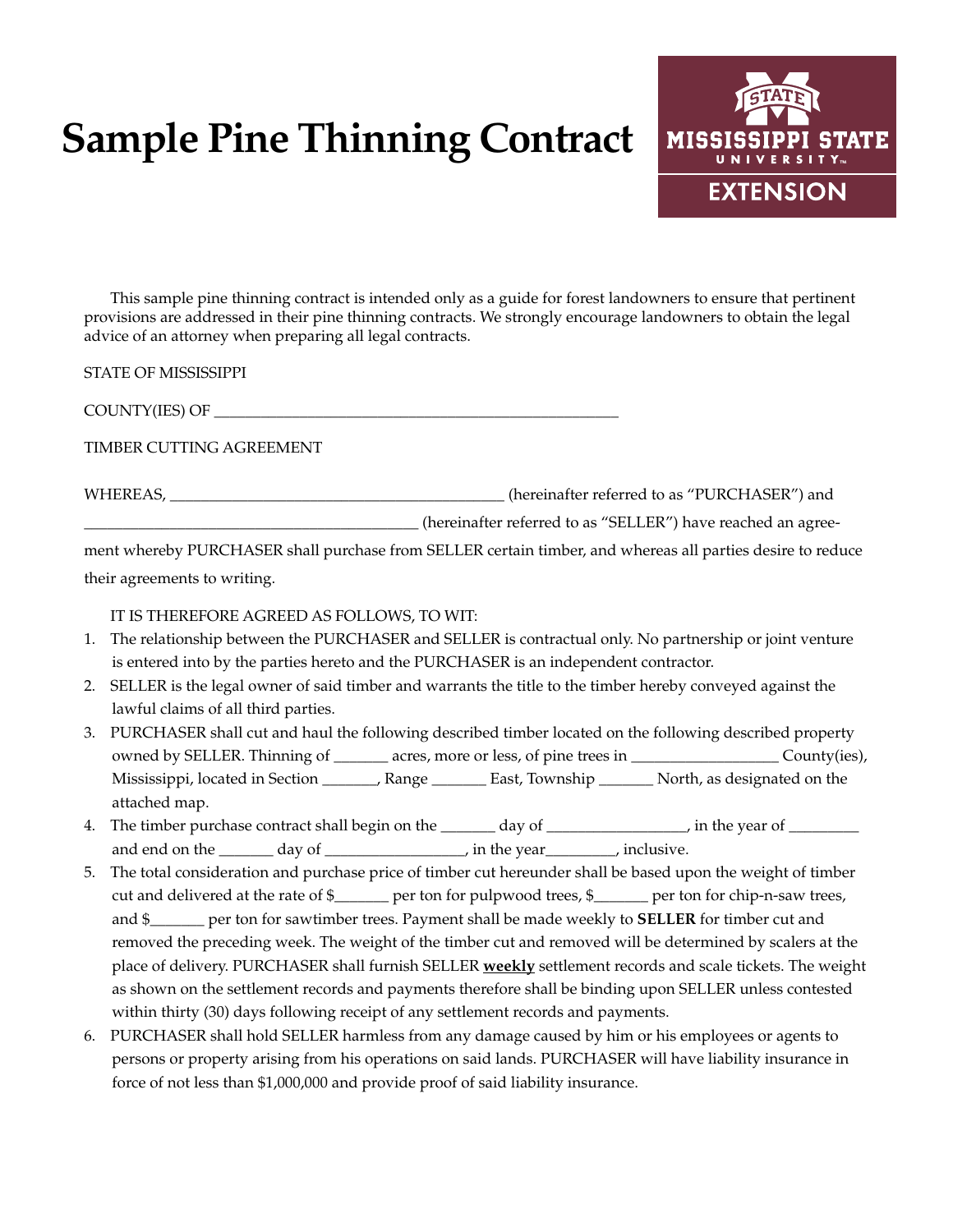- 7. PURCHASER may use employees to accomplish the timber harvest. No one participating in the timber harvest is an employee of the SELLER. When required by law, PURCHASER will have workman's compensation insurance on his employees while harvesting the timber. SELLER shall not be responsible for any injuries to any employees of PURCHASER.
- 8. The PURCHASER and SELLER agree to the following:
	- A. This agreement shall not be assigned in whole or in part by either party without written consent of the other party.
	- B. PURCHASER shall cut and haul timber in accordance with THINNING TECHNIQUE # as described as follows:

## THINNING TECHNIQUE #1: THIRD ROW THIN

Thinning of trees will be accomplished by removing every third  $(3<sup>rd</sup>)$  row. Twenty-five percent (25%) of the trees on the remaining two rows on either side of the removal row will be cut. Trees cut from remaining rows will be slower growth, smaller, malformed, or diseased trees. An average of \_\_\_\_\_ square feet of basal area and/or \_\_\_\_\_ trees per acre will be left (not cut) after thinning. See Table 1.

#### THINNING TECHNIQUE #2: FOURTH ROW THIN

Thinning of trees will be accomplished by removing every fourth (4<sup>th</sup>) row. Thirty-three percent (33%) of the trees on the remaining three rows on either side of the removal row will be cut. Trees cut from remaining rows will be slower growth, smaller, malformed, or diseased trees. An average of \_\_\_\_\_ square feet of basal area and/or \_\_\_\_\_ trees per acre will be left (not cut) after thinning. See Table 1.

# **Table 1. Description of pine tree density to leave (not cut) after thinning given target basal area (BA) and average pine diameter at breast height (DBH) before thinning.**

Target BA to leave (not cut) as determined by SELLER.

Circle one: **60 70 80** square feet per acre

Target DBH = average pine DBH before thinning plus 1 inch = \_\_\_\_\_\_\_\_ inches

Target trees per acre to leave (not cut) that will achieve target BA and DBH = \_\_\_\_\_\_\_ trees per acre (from below)

| Target trees per acre to leave (not cut) |                            |     |     |  |  |  |
|------------------------------------------|----------------------------|-----|-----|--|--|--|
| <b>Target DBH</b>                        | Target BA (sq ft per acre) |     |     |  |  |  |
| (inches)                                 | 60                         | 70  | 80  |  |  |  |
| 5                                        | 440                        | 513 | 587 |  |  |  |
| 6                                        | 306                        | 357 | 408 |  |  |  |
| 7                                        | 225                        | 262 | 299 |  |  |  |
| 8                                        | 172                        | 201 | 229 |  |  |  |
| 9                                        | 136                        | 158 | 181 |  |  |  |
| 10                                       | 110                        | 128 | 147 |  |  |  |
| 11                                       | 91                         | 106 | 121 |  |  |  |
| $12 \,$                                  | 76                         | 89  | 102 |  |  |  |
| 13                                       | 65                         | 76  | 87  |  |  |  |
| 14                                       | 56                         | 65  | 75  |  |  |  |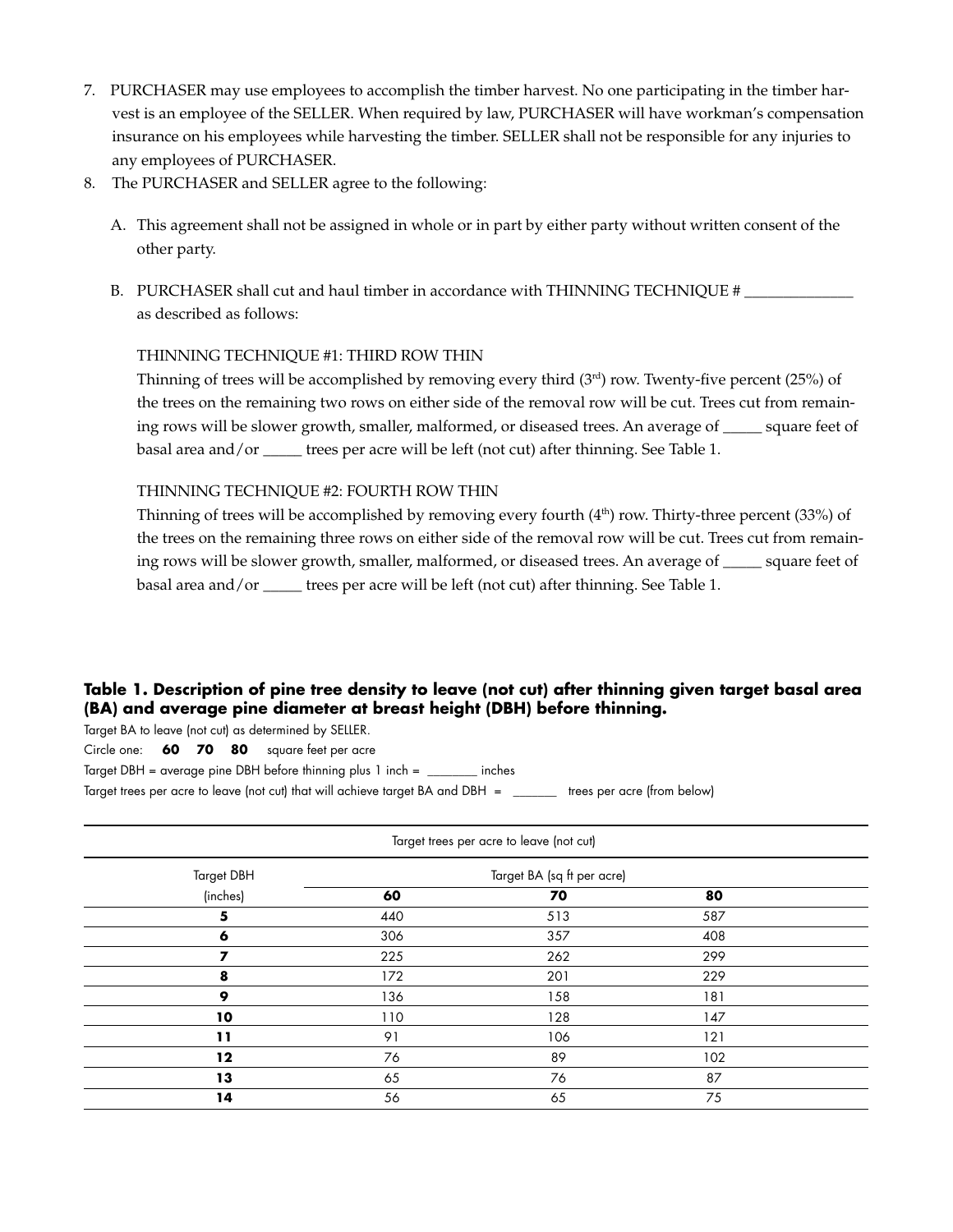# THINNING TECHNIQUE #3: FIFTH ROW THIN

Thinning of trees will be accomplished by removing every fifth  $(5<sup>th</sup>)$  row. Forty percent (40%) of the trees on the remaining four rows on either side of the removal row will be cut. Trees cut from remaining rows will be slower growth, smaller, malformed, or diseased trees. An average of \_\_\_\_\_ square feet of basal area and/or \_\_\_\_\_ trees per acre will be left (not cut) after thinning. See Table 1.

# THINNING TECHNIQUE #4: STRIP THINNING

Thinning of trees will be accomplished by removing a strip of trees about 20 feet wide along the contours of the plantation to make room for a truck and/or skidder to drive through without damaging trees on each side. A 40-foot-wide leave or uncut strip shall be left between the cut strips. Twenty-five percent (25%) of the trees in the 40-foot leave strip will be cut. Trees cut from remaining strips will be slower growth, smaller, malformed, or diseased trees. An average of \_\_\_\_\_ square feet of basal area and/or \_\_ trees per acre will be left (not cut) after thinning. See Table 1.

## THINNING TECHNIQUE #5: MARKED LEAVE TREE

Thinning will be accomplished by cutting trees **not marked** with \_\_\_\_\_\_\_\_\_\_\_ colored paint. Trees marked with \_\_\_\_\_\_\_\_\_\_\_\_ colored paint shall not be harvested or damaged during the harvest operation.

## THINNING TECHNIQUE #6: MARKED CUT TREE

Thinning will be accomplished by cutting all trees **marked** with \_\_\_\_\_\_\_\_\_\_\_ colored paint. Trees not marked with \_\_\_\_\_\_\_\_\_\_\_ colored paint shall not be harvested or damaged during the harvest operation.

- C. Dry weather harvest operations only will be permitted. SELLER retains the right to stop harvest operations due to wet ground conditions. Additional time to harvest will be given to PURCHASER for days the harvest is suspended.
- D. Reasonable care shall be taken to protect the residual stand from damage. SELLER retains the right to stop harvest operations if he/she considers excessive damage is occurring, or residual stand does not meet the basal area and trees per acre requirements stated in Item 8. B.
- E. Location of all logging/loading decks will be agreed upon by the SELLER and PURCHASER prior to construction of said decks.
- F. PURCHASER shall notify SELLER at least 3 days prior to the commencement and suspension of harvest operations.
- G. The thinning operation will be conducted in accordance with Mississippi's Best Management Practices.
- H. Prior to commencement of harvest operations, SELLER and PURCHASER or his/her agent will examine all roads and ditches on SELLER'S property. PURCHASER agrees to leave all roads and ditches in as good as condition as when he/she started the thinning operation. Thirty days after the completion of harvest, if PURCHASER has not accomplished this requirement, the SELLER has the right to hire the necessary work to return roads and ditches to their original condition and the PURCHASER agrees to pay for this expense.